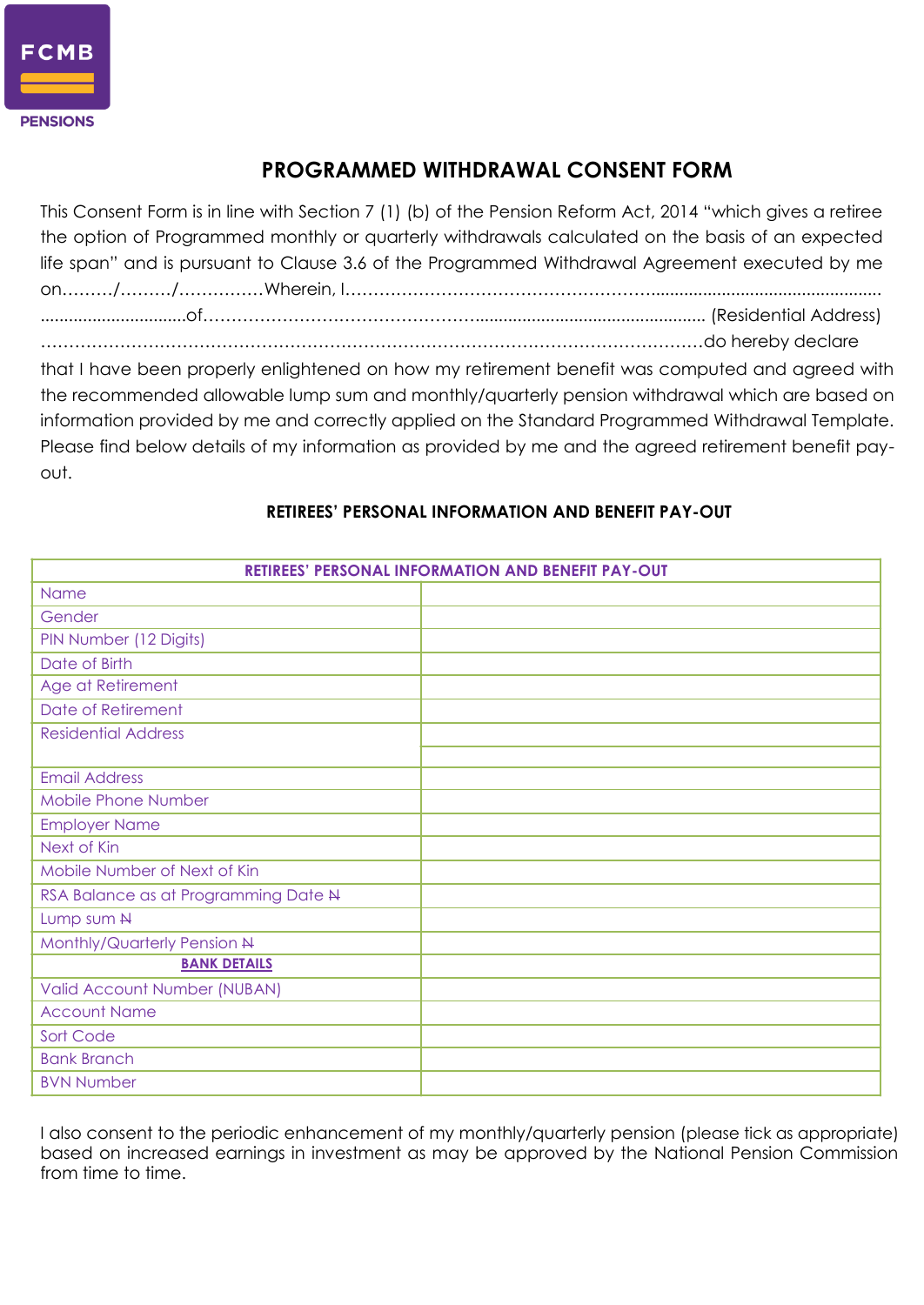

#### **ATTESTATION**

This is to confirm that I have attached and submitted the documents below;

- 1. Retirement letter from employer
- 2. Last three (3) months Pay Slip
- 3. Two passport photographs
- 4. Bank confirmation of account (please include sort code)
- 5. National Pension Commission's Registration Slip (Public Sector only)
- 6. Age Declaration
- 7. Means of identification (National I.D/ Drivers License or International Passport)
- 8. Indemnity Form
- 9. Duly completed Programmed Withdrawal Agreement Form

Name:………………………………………………………. SIGNATURE:………………………………………………… DATE:……………………………………………………………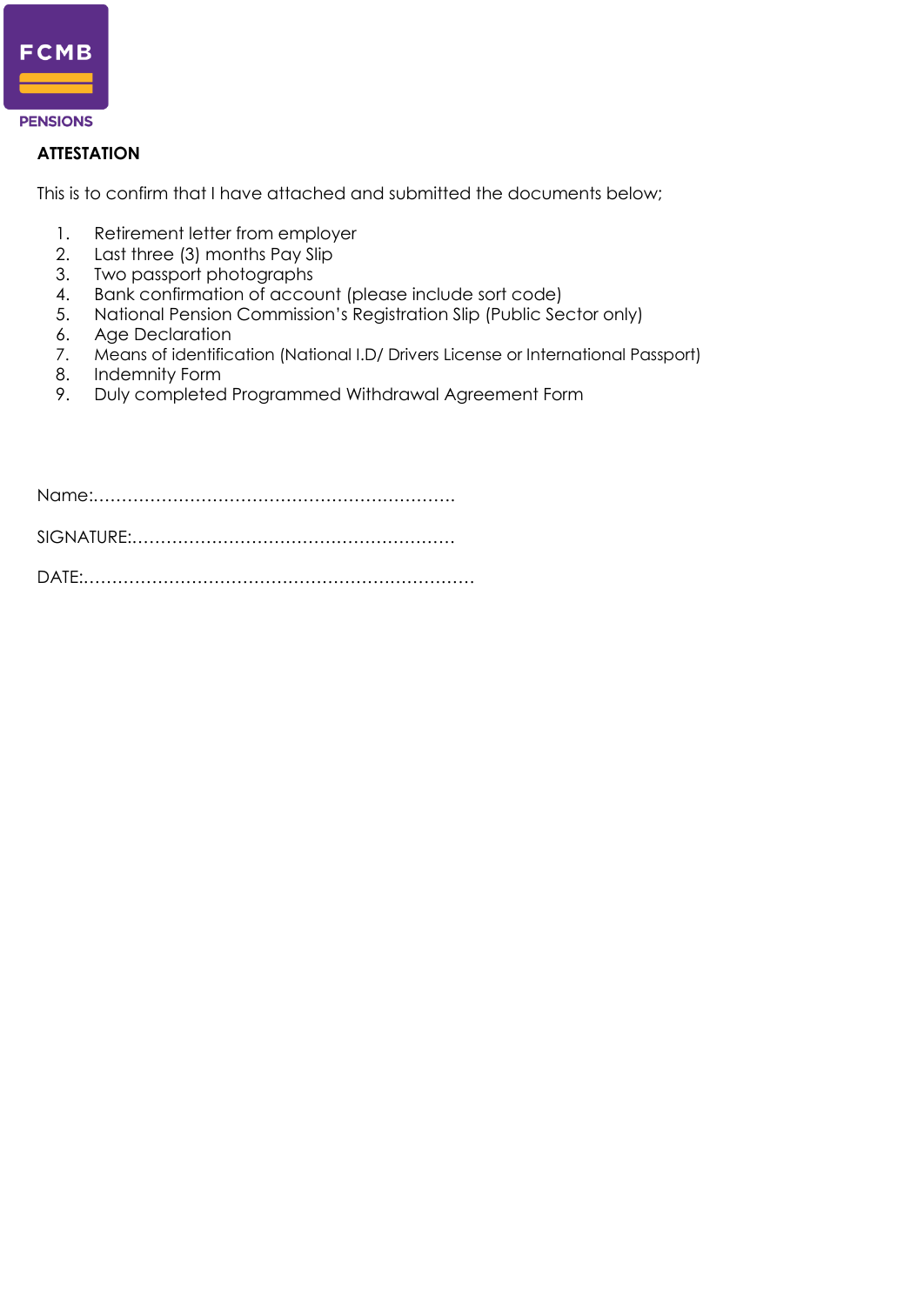

# **NATIONAL PENSION COMMISSION**

# **RETIREMENT INDEMNITY FORM**

DO SOLEMNLY DECLARE as follows:

- 1. That I fall under the Contributory Pension Scheme established by the Pension Reform Act, 2004.
- 2. That I have not at any time prior to or after retirement collected any retirement benefit, including gratuity and/or pension from any institution, or organization or person.
- 3. That I shall indemnify any institution, organization or person from whom any benefit had been so derived either by omission or commission and/or in any way prejudicial to any regulations, guidelines or directives of the National Pension Commission or the Pension Reform Act, 2004.

…………………………………....… DEPONENT

Sworn at the High Court

This ……………..................day of …...............……………..

BEFORE ME

(COMMISIONER FOR OATHS)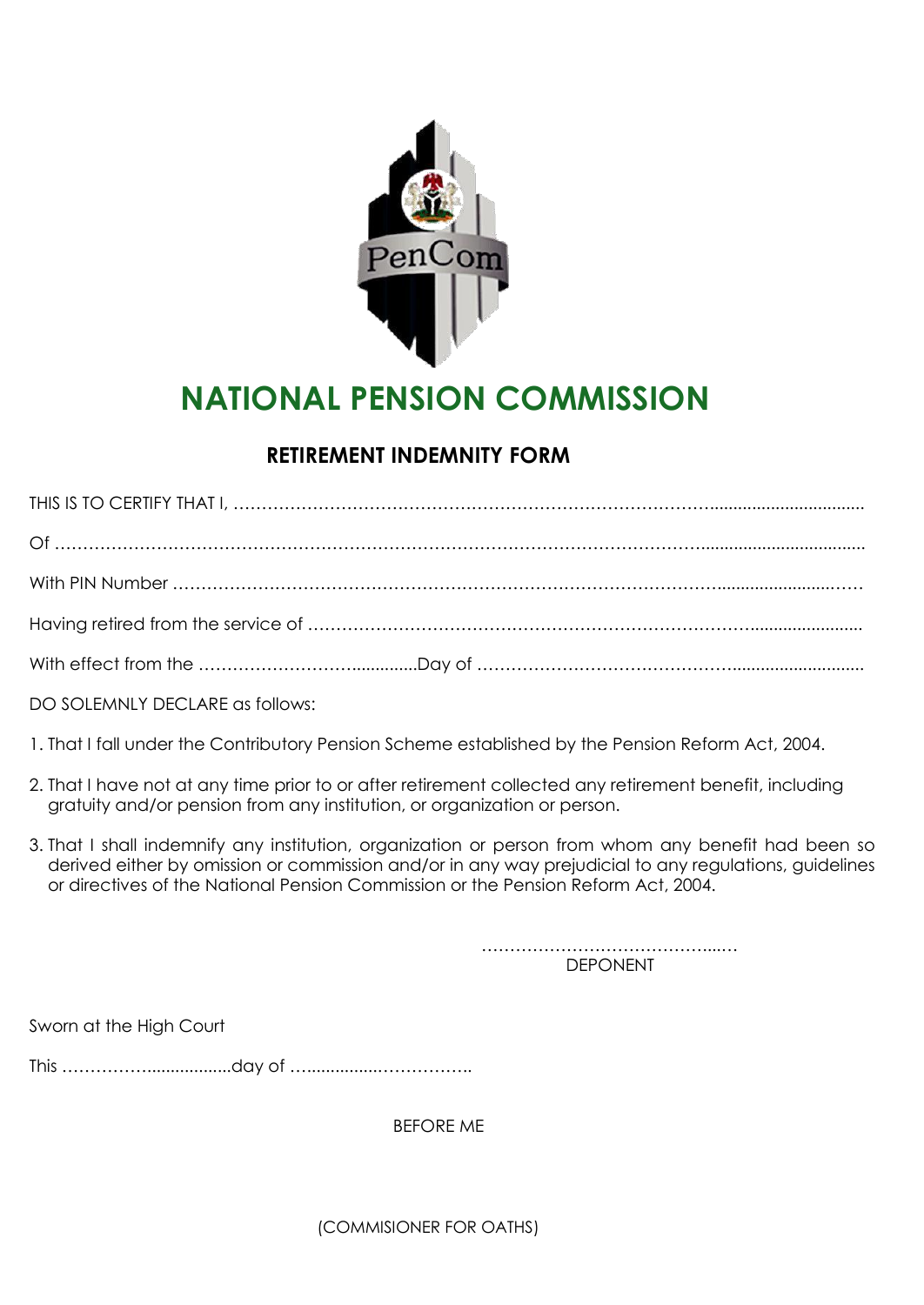

## **PROGRAMMED WITHDRAWAL AGREEMENT**

*This Programmed Withdrawal Agreement* is made this ……………………..….day of ……………………….20…… BETWEEN Mr./Mrs. ……………………….…………………… of ……………………........……………………………………. (hereinafter referred to as "the Retiree", which expression shall where the context so admits include his/her successors) of the First Part AND ……………………………. (PFA) a Company incorporated under the Laws of the Federal Republic of Nigeria and duly licensed by the National Pension Commission (hereinafter referred to as "the Commission") to carry on the business of a Pension Fund Administrator, having its registered office at ………………………………………………………….. (hereinafter referred to as "the Administrator" which expression shall where the contexts so admits include its successors-in-title and assigns) of the Second Part.

#### WHEREAS:

- a) By virtue of the provisions of the Pension Reform Act 2014 (PRA 2014), a holder of a Retirement Savings Account (RSA) may, upon retirement or attaining the age of 50 years, whichever is later, amongst other things utilize the balance standing to the credit of his/her RSA for the benefit of a pension programmed monthly or quarterly withdrawal;
- b) The provision of the PRA 2014 also allows for the utilization of a percentage of the balance standing to the credit of the RSA of an employee below 50 years who retires, disengages or is disengaged from employment on medical grounds based on the advice of a suitably qualified physician or properly constituted medical board certifying that the employee is no longer mentally or physically capable of carrying out his/her functions or based on the terms and condition of his/her employment;
- c) The Retiree who is a holder of an RSA with PIN No. ………………………. maintained with …………… ………………….. (PFA), was under the employment of ………………………………….. (MDA/Company) Limited of………………………………………………… and is in line with the provisions of the PRA 2014, is desirous of utilizing the balance standing to the credit of his/her RSA by way of a Programmed Withdrawal in accordance with the terms of this Agreement;
- d) The consolidated RSA balance of the above named Retiree stood at N…………….as at……… based on the employment records/information provided by the Retiree. A lump sum withdrawable amount of N………..and a monthly or quarterly pension of N…………; was determined using the Standard Programmed Withdrawal Template and was consented to by the Retiree.
- e) The Administrator is desirous of rendering to the Retiree, the said Programmed Withdrawal Services in accordance with the terms and conditions of this Agreement
- f) The parties hereby agree to be governed by the provisions of the PRA 2014, guidelines, rules and regulations issued by the Commission from time to time;
- g) This Agreement sets out here under the duties, rights and obligations of the parties.

#### **IT IS HEREBY AGREED** as follows*:*

## **ARTICLE I APPOINTMENT**

1.1 The Retiree hereby appoints the Administrator as his administrator for the provision of Programmed Withdrawal Services during his retirement, for life.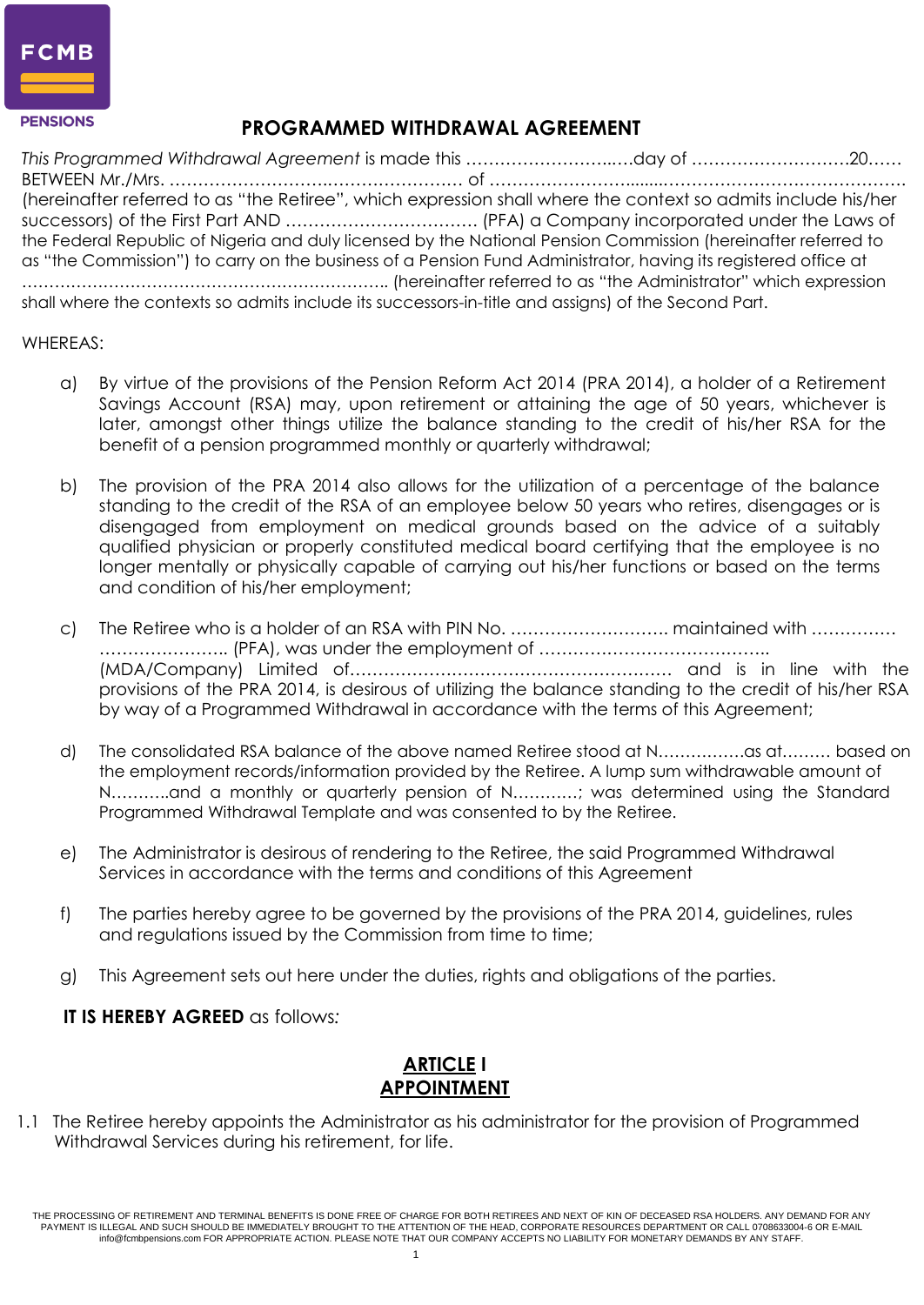

1.2 For the purposes of giving effect to Article 1.1 above, the Administrator shall continue to manage the fund in the Retiree's RSA and shall credit the Retiree's commercial bank account until the termination of this Agreement.

#### **ARTICLE II RIGHTS AND RESPONSIBILITIES OF THE RETIREE**

- 2.1 The Retiree shall furnish to the Administrator, his/her pay-slip at retirement or evidence of last salary, in order to ascertain his/her final salary at retirement.
- 2.2 The Retiree shall furnish to the Administrator, his/her birth certificate or declaration of age, in order to determine the Retiree's' age at retirement.
- 2.3 The Retiree has a right to negotiate and choose to collect either the maximum lump sum due to him/her or take a minimum lump sum, in order to boost his monthly or quarterly pension.
- 2.4 The Retiree shall state in writing his intention or otherwise to withdraw a lump-sum amount from the total amount credited to his RSA, provided that the amount left after the lump sum withdrawal shall be sufficient to procure programmed fund withdrawals as stipulated in Section 7 of the PRA 2014, prior to the commencement of a monthly or quarterly Programmed Withdrawal.
- 2.5 The Retiree shall endorse the Consent Form, after the execution of this Agreement.
- 2.6 The Retiree shall furnish the Administrator with his commercial bank account number, Bank Verification Number (BVN) and other relevant details to facilitate prompt remittance of his monthly or quarterly pension payment.
- 2.7 The Retiree shall inform the Administrator of any change in the particulars of his Next-of-Kin, residential address and other personal details.
- 2.8 The Retiree shall regularly monitor the activities of the Administrator to ensure strict compliance with the provisions of this Agreement.
- 2.9 The Retiree shall keep evidence of all receipts and records of the transactions between the parties to this Agreement for monitoring and related purposes.

#### **ARTICLE III DUTIES AND RESPONSIBILITIES OF THE ADMINISTRATOR**

- 3.1 The Administrator shall consolidate the (3) three major components of the Retirees RSA, which are accrued rights, accumulated pension contributions and interest earned from investment and the fixed portion of Voluntary Contributions (if any), for the purpose of computing retirement benefits.
- 3.2 The Administrator shall utilize the standard Programmed Withdrawal Template to compute the Retiree's' benefits using parameters such as consolidated RSA balance, age at retirement, final salary, gender and A55 adjusted Mortality Table.
- 3.3 The Administrator shall inform the Retiree of the minimum and maximum lump sum allowable as well as the resulting monthly or quarterly pensions due to him, using the Programmed Withdrawal Template as referred to in Clause 3.2 above.

THE PROCESSING OF RETIREMENT AND TERMINAL BENEFITS IS DONE FREE OF CHARGE FOR BOTH RETIREES AND NEXT OF KIN OF DECEASED RSA HOLDERS. ANY DEMAND FOR ANY PAYMENT IS ILLEGAL AND SUCH SHOULD BE IMMEDIATELY BROUGHT TO THE ATTENTION OF THE HEAD, CORPORATE RESOURCES DEPARTMENT OR CALL 0708633004-6 OR E-<br>MAIL <u>info@fcmbpensions.com</u> FOR APPROPRIATE ACTION. PLEASE NOTE THAT OU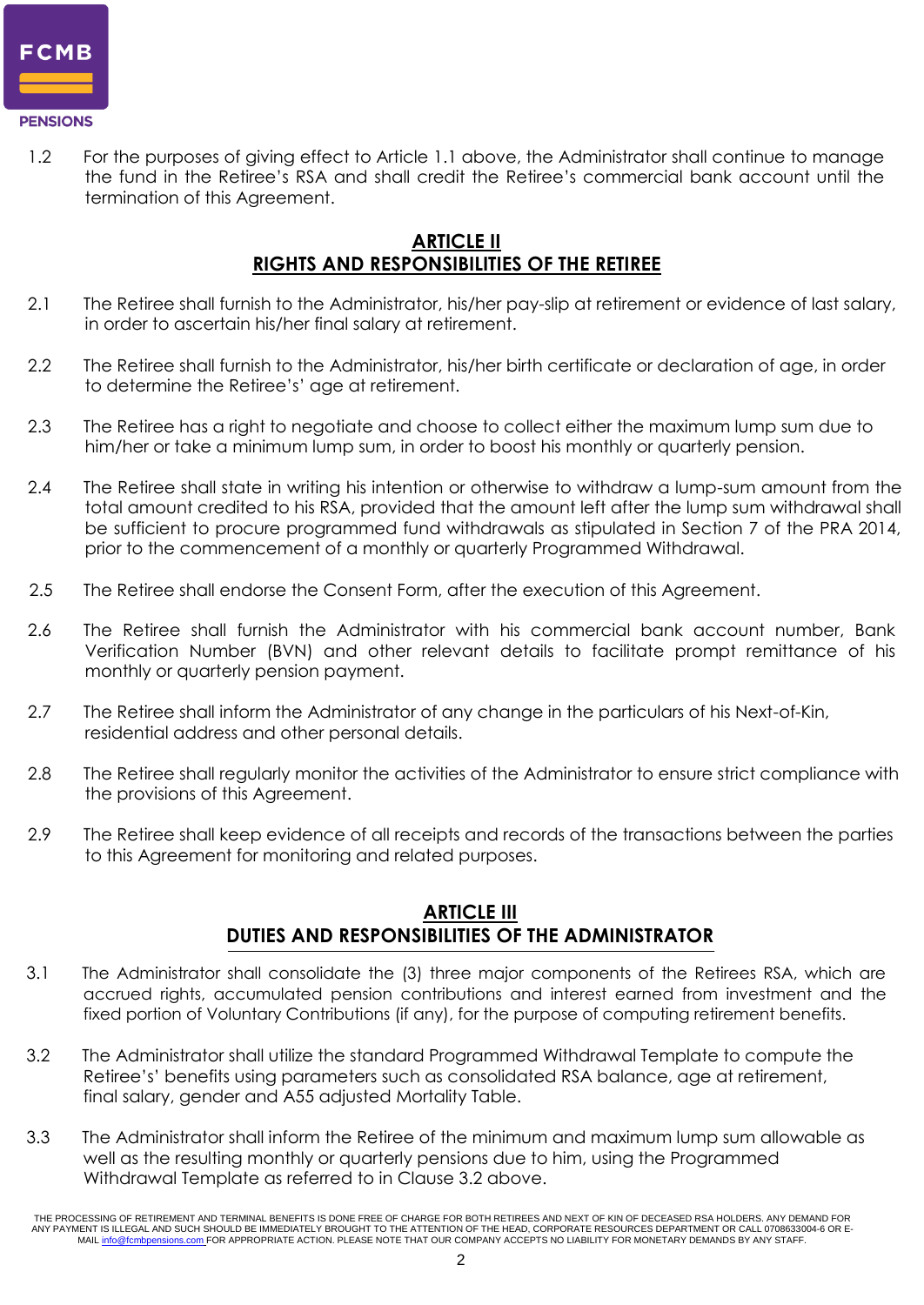

- 33.4 The Administrator shall inform the Retiree of the option to either collect the maximum lump sum due to him or a minimum lump sum in order to boost his monthly or quarterly pension. Provided that the choice made by the retiree shall become binding and the retiree cannot request for a piecemeal withdrawal of the lump sum.
- 3.5 The Administrator shall inform the Retiree that additional lump sum is not permissible after programming, except in the event of additional significant inflow of funds into the Retirement Savings Account which would be utilized to enhance monthly or quarterly pension and the residue (if any) paid as additional lump sum, subject to the regulation issued by the Commission from time to time.
- 3.6 The Administrator shall provide the Retiree with a Consent Form, which shall contain the complete details of the Retiree as well as the consolidated RSA balance as at date of programming and the agreed lump sum and monthly or quarterly pension that would be taken by the Retiree.
- 3.7 The Administrator shall inform the Retiree that the terms of the Agreement shall become binding upon execution of both the Agreement and the Consent Form.
- 3.8 The Administrator shall enlighten the Retiree to the effect that his monthly or quarterly pension may be reviewed upwards in the event of growth in the RSA balance with sufficient investment income that may occasion periodic pension enhancement to be approved by the Commission from time to time.
- 3.9 The Administrator shall, upon receipt of approval from the Commission, issue necessary instruction to its Pension Fund Custodian (the Custodian) for effecting the payments of the agreed lump sum and the monthly or quarterly pensions into the Retiree's commercial bank account.
- 3.10 The Administrator shall ensure that the Retiree's Commercial Bank Account is credited with the monthly/quarterly pension benefit on or before the 24th day of every calendar month or the next working day, whichever is earlier.
- 3.11 The Administrator shall continue to update the Retiree's records, following any change of information thereof, from to time, when it becomes necessary.
- 3.12 The Administrator shall continue to invest the balance standing to the credit of the Retiree's RSA in instruments approved by the Commission and credit the RSA with any accrued income from such investments.
- 3.13 The Administrator shall issue the Retiree with quarterly RSA statements of account, showing balances and other transactions thereof.
- 3.14 The Administrator shall provide a help desk to attend to enquiries and/or queries from the Retiree.

## **ARTICLE IV GOOD FAITH**

4.1 The Administrator shall in all matters act in good faith, exercise due diligence and highest professional conduct and judgment in the discharge of its responsibilities under this Agreement and in compliance with the Pension Reform Act 2014 as well as Guidelines, Rules and Regulations issued by the Commission.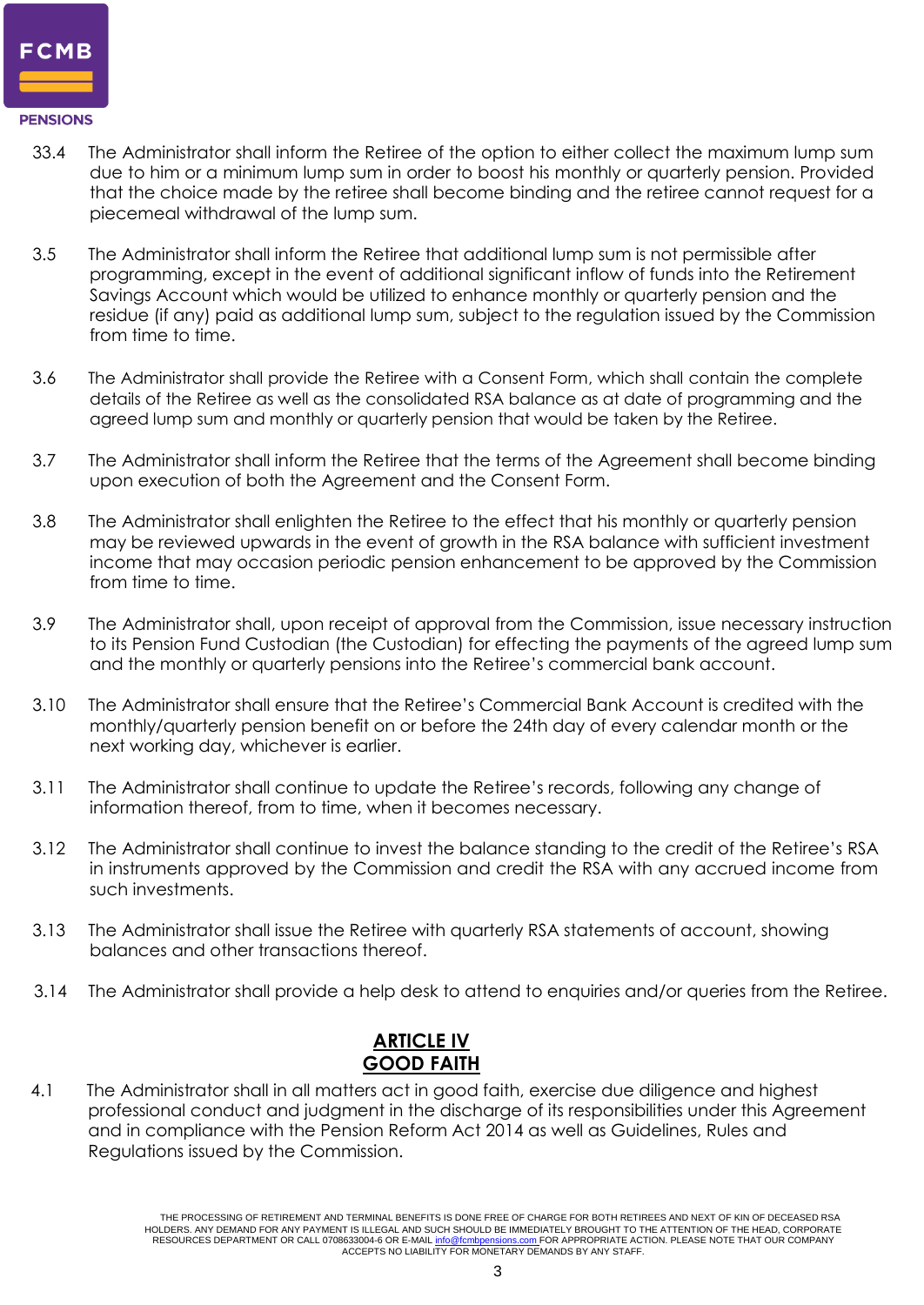

#### **PENSIONS**

- 4.2 The Administrator undertakes to use its best endeavour to promote the success of the Contributory Pension Scheme and not to do or refuse to do anything, the result of which may delay or otherwise frustrate the remittance of the monthly/quarterly pension benefits payable under this Agreement as and when due.
- 4.3 The Administrator shall act diligently while handling the Retirees request to transfer the balance of his Retirement Savings Account to purchase Retiree Life Annuity.

## **ARTICLE V ASSIGNMENT**

5.1 The Parties shall not assign any of their respective obligations in this Agreement without the consent of the other party and the subsequent approval of the Commission.

## **ARTICLE VI SERVICE FEES**

6.1 The Administrator shall charge reasonable fees for services rendered under this Agreement in line with the Regulation on Fees Structure approved by the Commission.

## **ARTICLE VII ACTS OF BREACH**

- 7.1 Nothing contained herein shall require the Administrator to take any action or refrain from taking any action which will cause it to violate any Law of the Federal Republic of Nigeria.
- 7.2 Subject to Article 7.1 herein, the following shall be construed as breach of this Agreement;
- 7.2.1 Delay or failure to facilitate the crediting of the Retirees Commercial Bank Account in line with Article III (3.10) of this Agreement.
- 7.2.2 Any misrepresentation or failure to submit any vital information by one party to the other party.
- 7.2.3 Assignment of the rights, interests and benefits by either party without due consents or approvals in line with Article 5.1 of this Agreement.
- 7.2.4 Any surcharge or other charges not in line with the Regulations on Fees Structure issued by the Commission.
- 7.2.5 Failure to meet any of the obligations and responsibilities under this Agreement.
- 7.2.6 Commission of any other act of omission capable of undermining the efficient and effective operation of the scheme.



- 8.1 In the event of non-payment, shortfall or delay in making monthly or quarterly pension payment into the Bank Account of the Retiree, the Administrator shall, as the case may be, refund the amount that has not been paid, fallen short and/or pay interest at the prevailing NIBOR rate for every day that the delay in payment persists.
- 8.2 The penalty in Article 8.1 shall be without prejudice to any other penalty that may be imposed by the Commission for any or all acts of breach under this Agreement.

THE PROCESSING OF RETIREMENT AND TERMINAL BENEFITS IS DONE FREE OF CHARGE FOR BOTH RETIREES AND NEXT OF KIN OF DECEASED RSA HOLDERS. ANY DEMAND FOR ANY PAYMENT IS ILLEGAL AND SUCH SHOULD BE IMMEDIATELY BROUGHT TO THE ATTENTION OF THE HEAD, CORPORATE RESOURCES DEPARTMENT OR CALL 0708633004-6 OR E-MAIL [info@fcmbpensions.com](mailto:info@fcmbpensions.com) FOR APPROPRIATE ACTION. PLEASE NOTE THAT OUR COMPANY ACCEPTS NO LIABILITY FOR MONETARY DEMANDS BY ANY STAFF.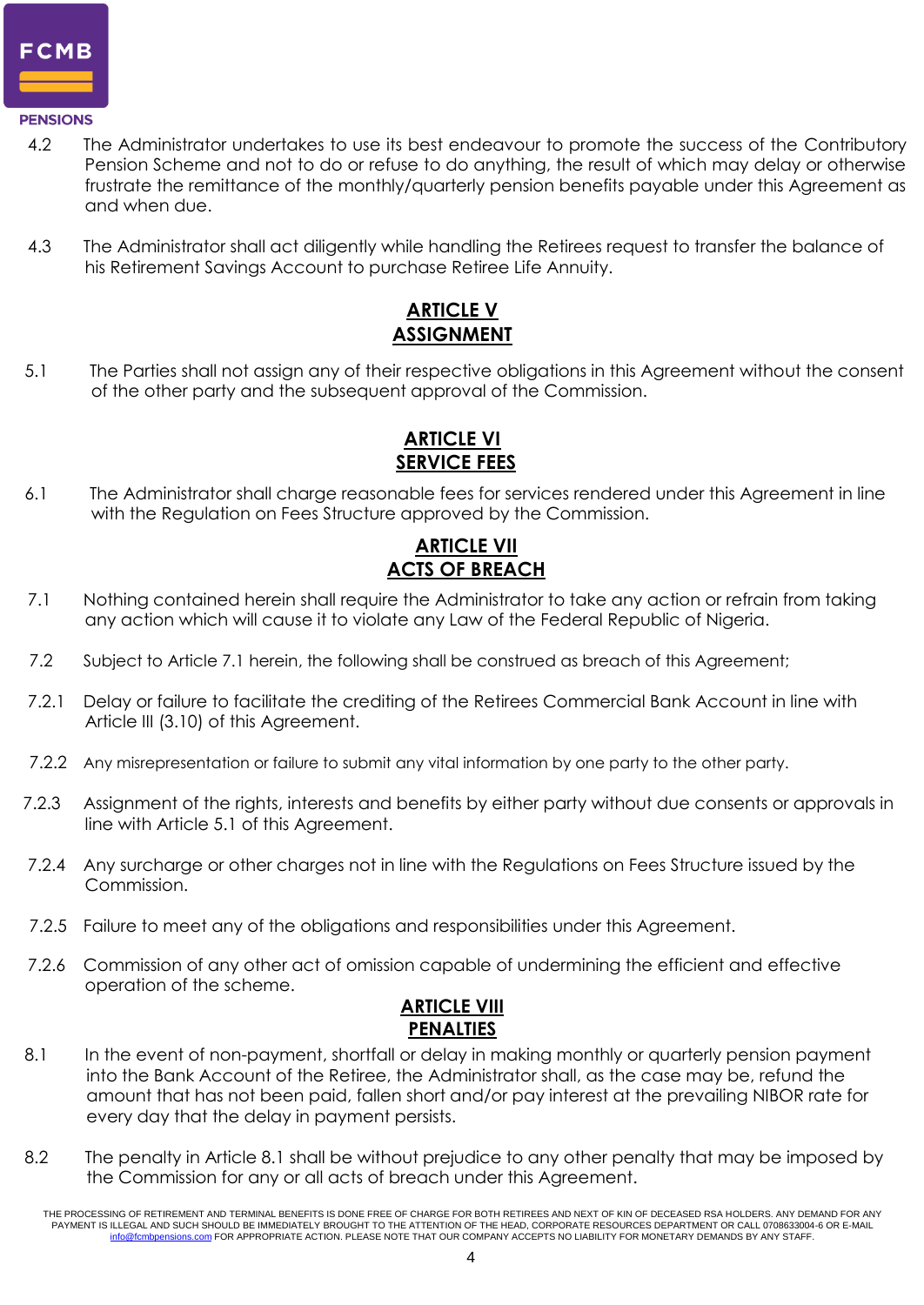

#### **ARTICLE IX DISPUTE RESOLUTION**

- 9.1 In the event of any dispute arising directly or indirectly from this Agreement, such dispute shall in the first instance be referred to the Commission for informal mediation and conciliation.
- 9.2 Where either party is dissatisfied with the decision of the Commission in Article 9.1 above, such party may refer the matter to arbitration in accordance with the Arbitration and Conciliation Act or to the Investment and Securities Tribunal in accordance with the Pension Reform Act 2014.
- 9.3 Nothing contained in this Agreement shall denigrate a cause of action by the Retiree against the Administrator to enforce the rights arising from this Agreement.

#### **ARTICLE X COMMENCEMENT**

10.1 This Agreement shall take effect on the date it was executed and signed by the parties, which marked the commencement of the Programmed Withdrawal.

## **ARTICLE XI AMENDMENTS**

11.1 This Agreement, upon execution, shall only be modified or amended by the written consent of both parties and subject to the approval of the Commission.

## **ARTICLE XII INDEMNITY**

12.1 The Administrator shall indemnify the Commission against all liabilities, cost, (including legal cost for actions) losses, claims, damages, awards etc that may result from the Administrators performance of any obligations under this Agreement. This indemnity shall be effective until the termination of this Agreement provided that the act which resulted in a loss, cost etc had occurred before such termination.

#### **ARTICLE XIII TERMINATION**

- 13.1 This Agreement may be terminated in the circumstances and manner provided hereunder.
	- a) In the case of transfer of RSA balance to purchase Retiree Life Annuity. The Administrator shall ensure that the Retiree receives his monthly or quarterly pension for the month or quarter, if the transfer of premium is made after 20th day of the month.
	- b) In the case of demise or missing person, the Administrator shall pay the legal representative of the Retiree's Estate in line with Section 8 (2) of the PRA 2014 and the Regulation for the Administration of Retirement and Terminal Benefits.
	- c) Failure by the Administrator to effect remittance under this Agreement on the due date, provided that such failure or delay is not due to any event of force majeure.
	- d) In the event of transfer of the Retiree's Retirement Savings Account balance to another Administrator in line with Section 13 of the PRA 2014.

THE PROCESSING OF RETIREMENT AND TERMINAL BENEFITS IS DONE FREE OF CHARGE FOR BOTH RETIREES AND NEXT OF KIN OF DECEASED RSA HOLDERS. ANY DEMAND FOR ANY PAYMENT IS ILLEGAL AND SUCH SHOULD BE IMMEDIATELY BROUGHT TO THE ATTENTION OF THE HEAD, CORPORATE RESOURCES DEPARTMENT OR CALL 0708633004-6 OR E-MAI[L info@fcmbpensions.com](mailto:info@fcmbpensions.com) FOR APPROPRIATE ACTION. PLEASE NOTE THAT OUR COMPANY ACCEPTS NO LIABILITY FOR MONETARY DEMANDS BY ANY STAFF.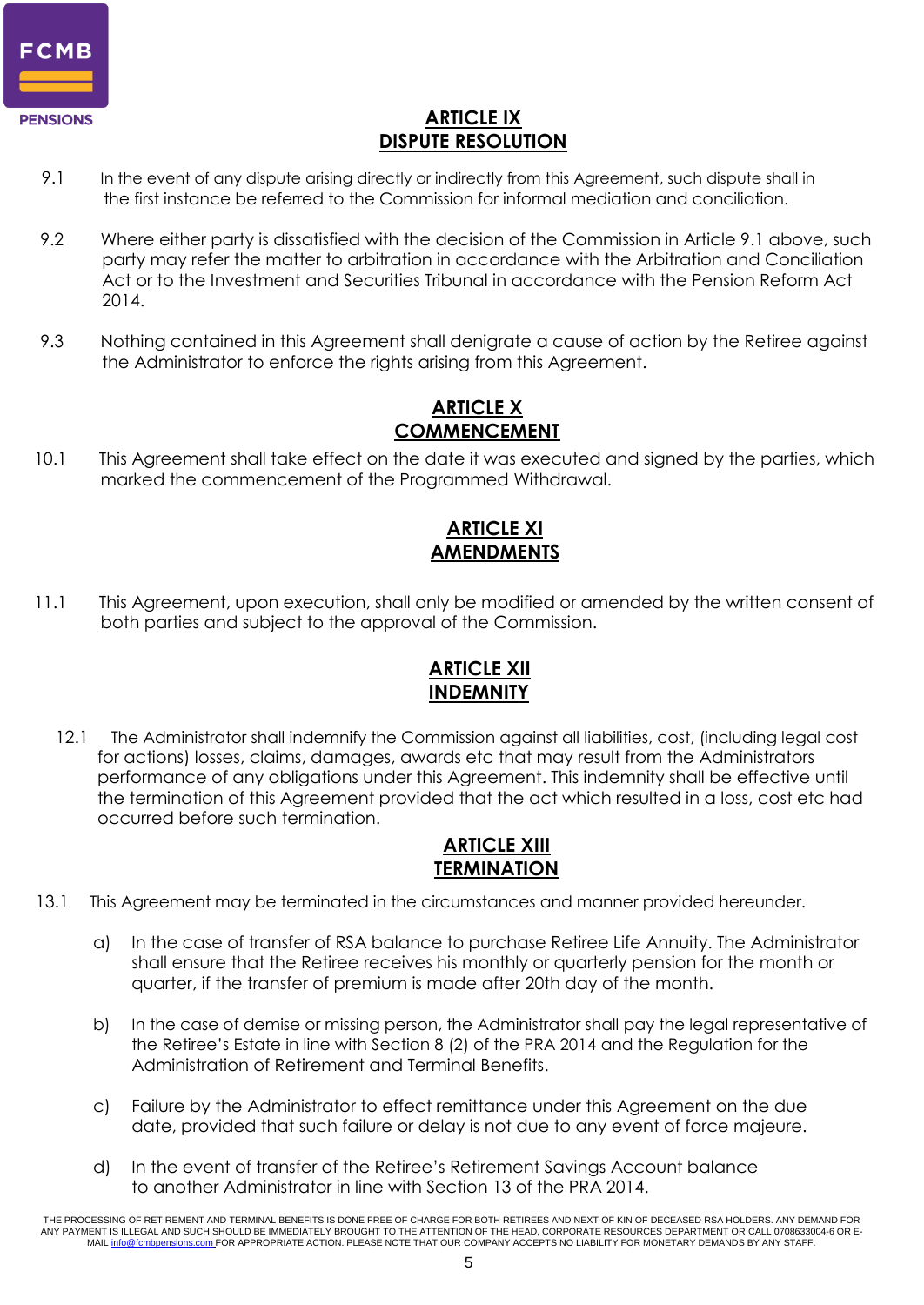

- e) The Administrator breaches its obligation under this Agreement or any Agreement supplemental to it, and the breach if capable of being remedied, remains un-remedied for seven (7) days after being brought to its attention by written notice.
- f) The Administrator fails or ceases to perform its duties under this Agreement.
- g) The Administrator ceases to hold a license issued by the Commission to operate as a PFA.

#### **ARTICLE XIV FORCE MAJEURE**

14.1 If either party is prevented from or delayed in performing any of its obligations under this Agreement by reason of force majeure, such as but not limited to Acts of God, war, revolution or other physical disaster, or other causes which are beyond the reasonable control of the party affected and which, by exercise of reasonable care and diligence it was unable to prevent and such party without delay notifies in writing the other party, the delay or failure of performance will not give rise to any claim for damages against the other party.

#### **ARTICLE XV NOTICES**

- 15.1 Any notice given under this agreement shall be in writing and may be served personally or by registered post or recorded delivery mail or by other means which either party specifies by notice to the other.
- 15.2 The Address for service of the notice shall be the address as appearing in this Agreement.

#### **ARTICLE XVI NOTICES**

16.1 This Agreement shall be governed by and construed in accordance with the Laws of the Federal Republic of Nigeria.